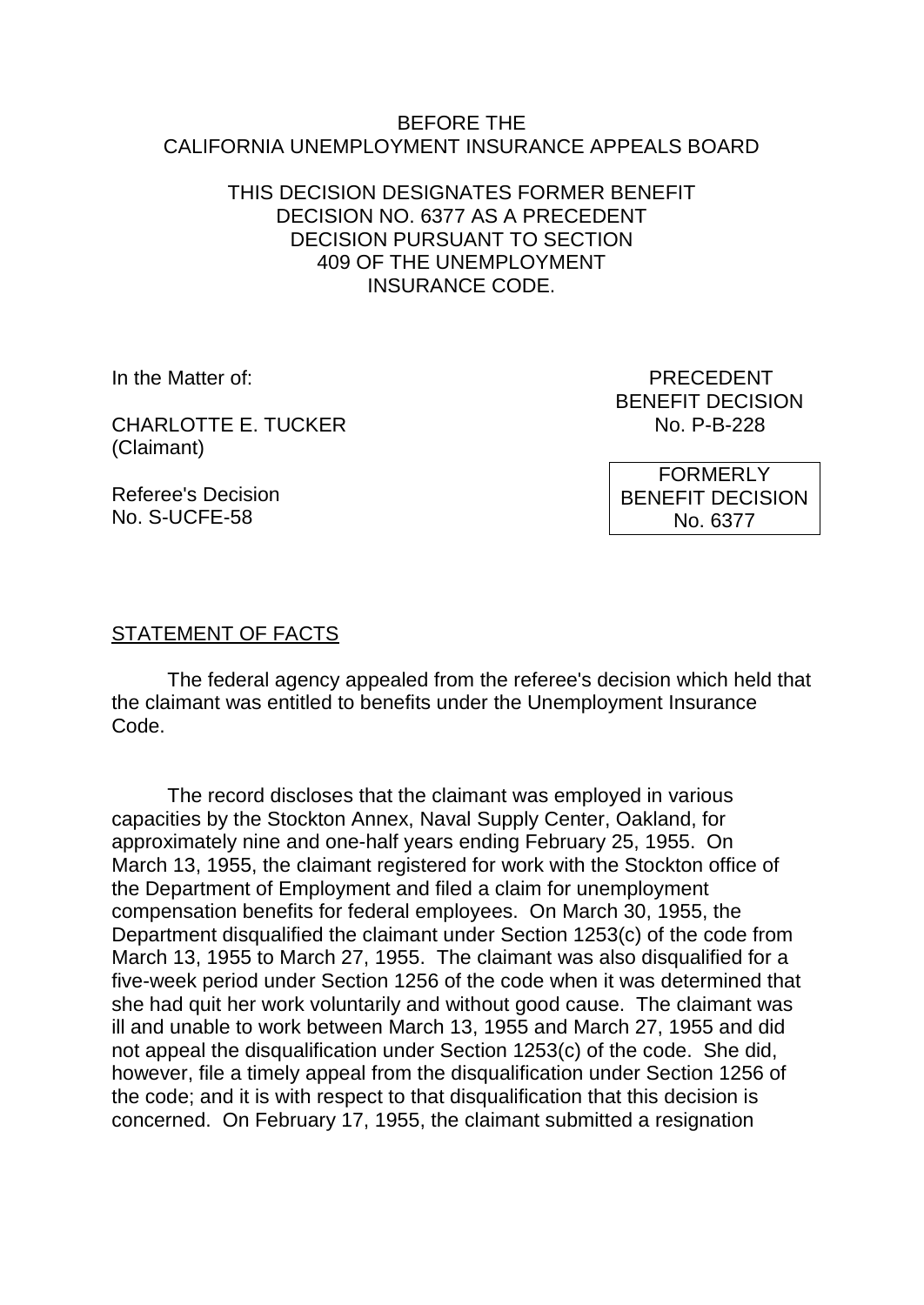effective February 25, 1955, giving "personal reasons" as the reason for separation although the claimant contends that she was forced to resign from her employment as the only alternative to discharge because of unsatisfactory work.

The department's Form ES 934 (Request for Information or Reconsideration of Federal Findings) was returned by the Stockton Annex, Naval Supply Center, Oakland, with, in addition to the recent employment history of the claimant at that facility, the following pertinent quotation concerning her separation from federal service:

"Mrs. Tucker appeared in the Industrial Relations office on 25 February 1955 stating she wished to resign, and when asked for a reason stated 'personal reasons'. However it is most likely that had not Mrs. Tucker resigned that a latter [sic] of warning would have been issued and steps taken to remove her from federal service for inability to perform satisfactorily the job assigned."

### REASONS FOR DECISION

The Social Security Act of 1935, as amended, Title XV (now Chapter 85 of Title 5 of the United States Code), Unemployment Compensation for Federal Employees, Section 1507(a) (now section 8506(a)), provides in part,

". . . Such information shall include the findings of the employing agency with respect to . . . .

\* \* \*

"(4) The reasons for termination of such service. The employing agency shall make the findings in such form and manner as the Secretary shall by regulations prescribe (which regulation shall include provision for correction by the employing agency of errors and omissions). Any such findings which have been made in accordance with such regulations shall be final and conclusive for the purposes of Sections 1502(c) and 1503(c) [now sections 8502(c) and 8503(c)]."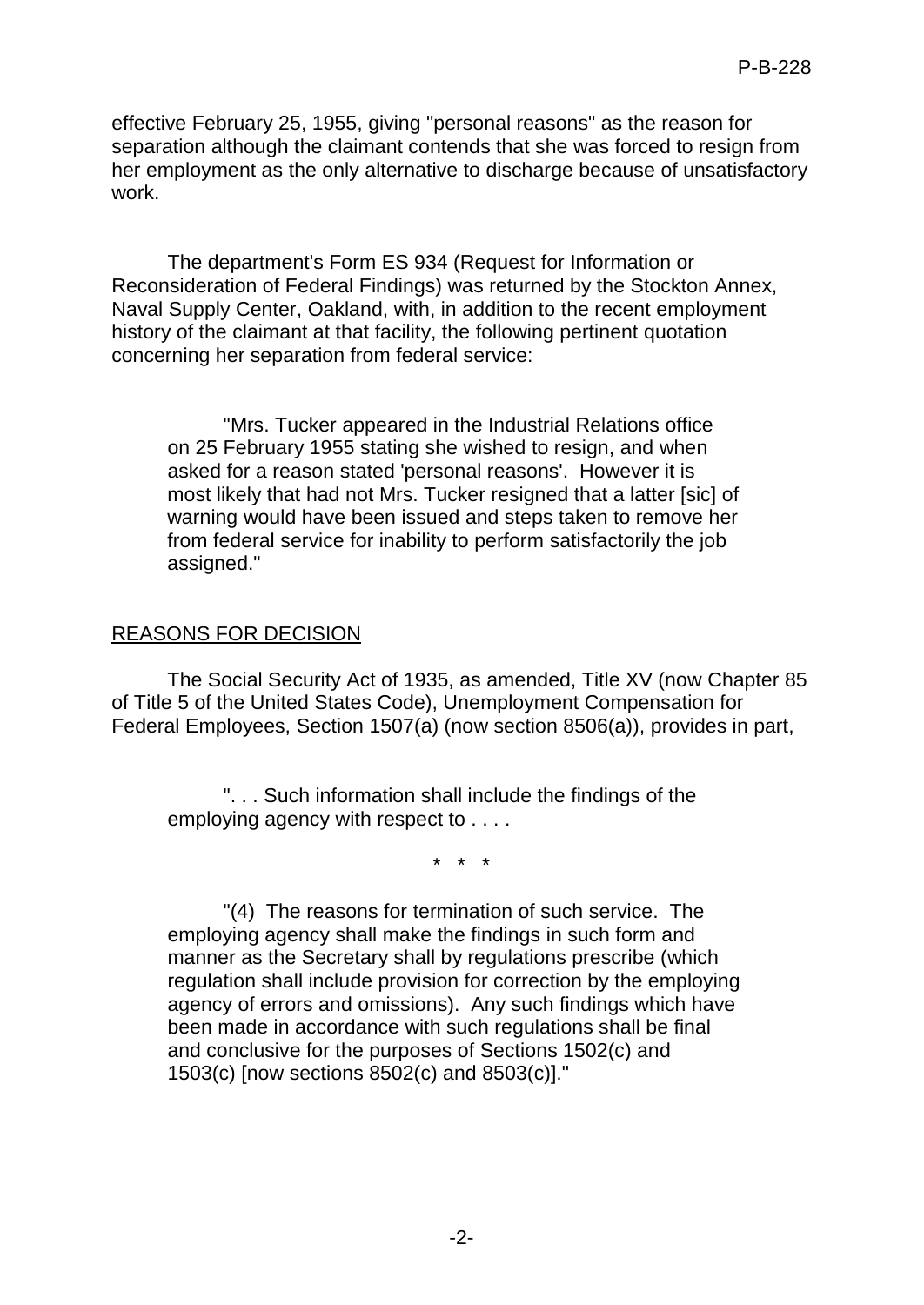"Findings" is not defined by Title XV of the Social Security Act, as amended (now Chapter 85 of Title 5 of the United States Code), or by Title 20 - Employees Benefits, Parts 609 and 610, Regulations to Implement Title XV of the Social Security Act, as amended. Consequently, without other information, we have accepted the above-quoted portion of the department's Form ES 934, which was admitted in evidence, as the "findings" of the federal agency in this matter.

Section 1256 of the California Unemployment Insurance Code provides in part:

"1256. An individual is disqualified for unemployment compensation benefits if the director finds that he left his most recent work voluntarily without good cause or that he has been discharged for misconduct connected with his most recent work . . . ."

In Benefit Decision No. 5531, we held that the claimant did not have good cause for leaving, stating:

"It appears that the claimant left because he anticipated being discharged due to his failure to produce any business during a two weeks' period following the receipt of a letter of criticism from his employer because of his unproductivity. Although the claimant might reasonably have assumed that the employer would eventually terminate his service for unsatisfactory performance if he continued to make no sales nevertheless it is clear in the instant case the claimant was the moving party. The evidence shows that although the claimant had been repeatedly warned he could not be kept much longer, he was still retained after each warning and the employer had taken no definite steps to discharge him at any specified, or ascertainable time. We have previously held that leaving work in anticipation of a layoff is a leaving without good cause (Benefit Decision No. 3629)."

Since the evidence in the present case supports the conclusion that the claimant voluntarily submitted her resignation prior to affirmative action by the employer, we hold that she voluntarily left her employment without good cause.